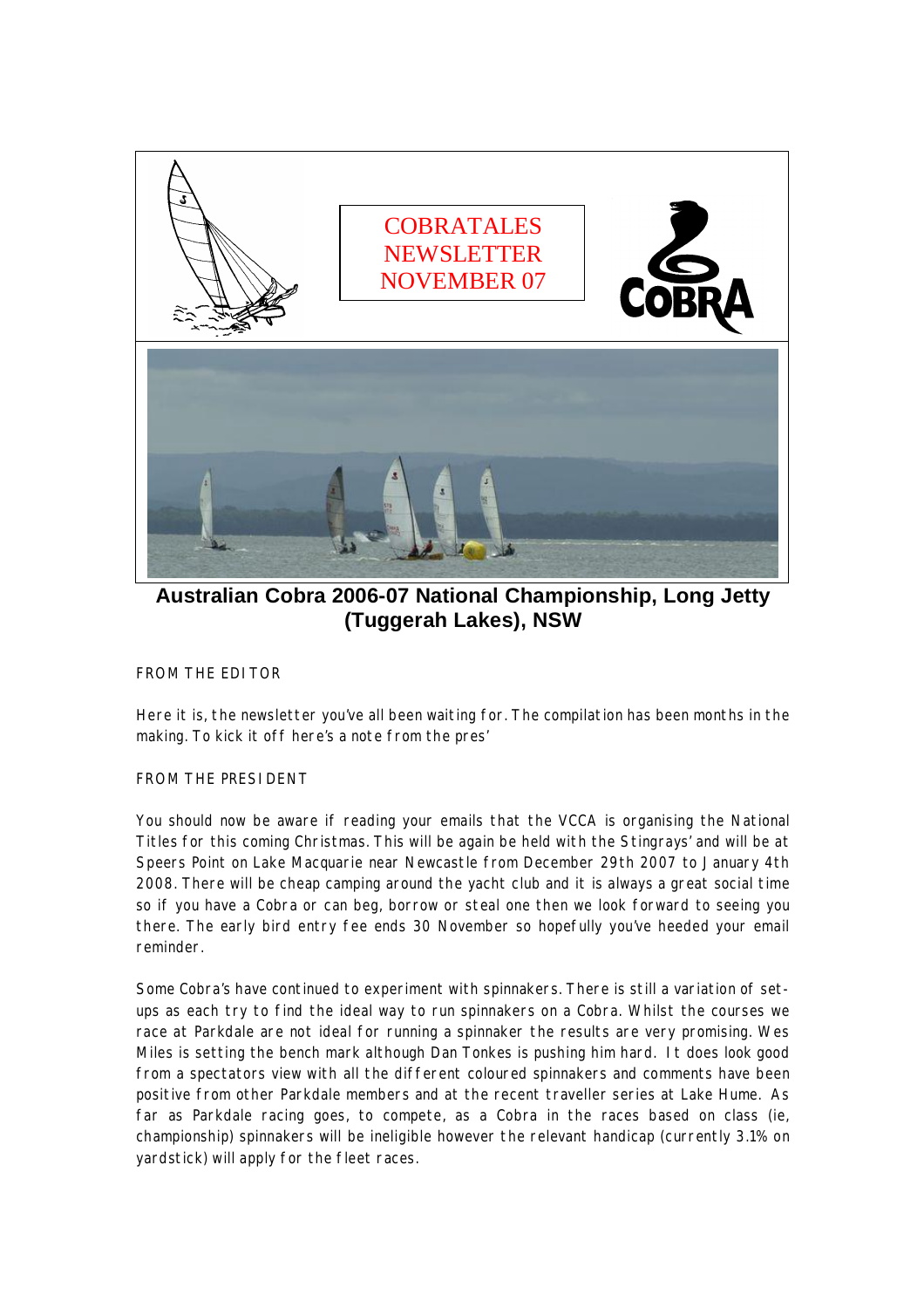The challenge we face this year is finding regular crew. Many of the boats have had crews move away from sailing or into different classes to develop their own hand at skippering. If you know of anybody who wants to try sailing or interested in trying out as a crew then get them to turn up on any sailing Sunday in the morning.

Seasons Greetings to all and hope to see you at the Nats…

#### David Badrock



DIARY NOTES

Martha cove regatta – open invite to all weekend of the 12<sup>th</sup> 13th of January 2008, 12.25pm start contact Rick for more detail as this is all the info we have.

> Safety beach yacht club Cash prizes Open to all boats

In the new year a reminder that David will be collating orders for cobra wear, so if you haven't caught up with the latest attire, keep some of your xmas money aside.

Mal's self-appointed fun day "go mal." 8<sup>th</sup> December. It involves Mal, some of his mates from swimming, a few locals and who ever wants to join in. There'll be sun, BBQing, boating swimming, the usual raving on and of cause some drinking. Fun begins at 11am.

#### SOCIAL REPORT

After the 06/07 VCCA AGM, 22 intrepid Cobra sailors and pit crew attended Mentone bowls to throw, heave or chuck a ball of resin at 10 defenceless pins. Laurie has set the benchmark in the past proving that he knows how to handle his balls with victories at this illustrious venue last year and a formidable display of lawn bowls at, a recent Nationals.

Two games were held with Rick Nixon having the highest aggregate with a score of 282, followed by Johnny Bolton 263 and David Gannon 243. The overall female champion was Lisa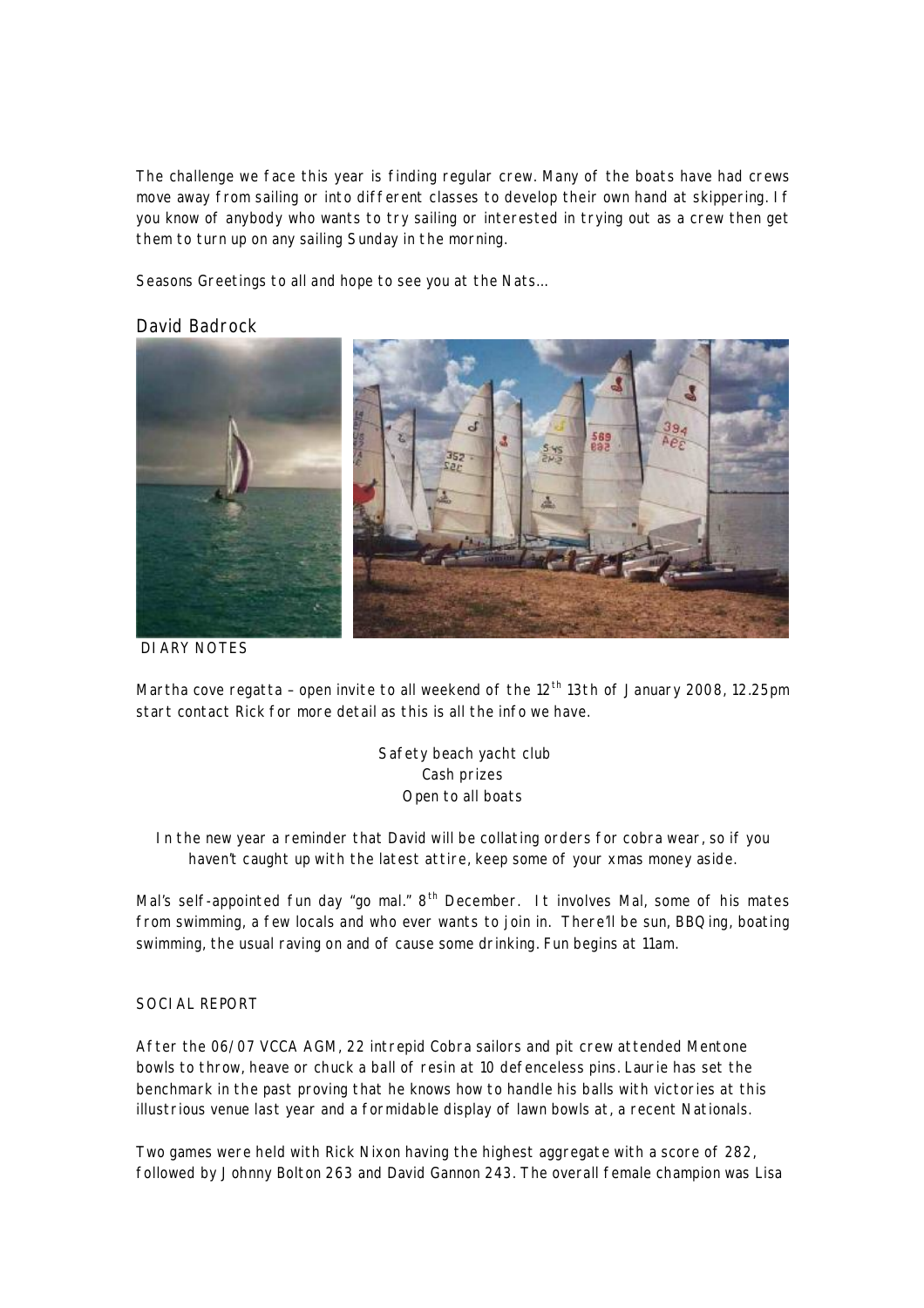Bolton on 241 followed by Sue Nixon 219. The highest, under 18 was Johnny Bolton, followed by Rob Nixon on 223. The Handicap winner was Laurie Bradford, 2nd Handicap to Sue Nixon and 3rd to Georgie Bolton. Kim and Mal set some early high scores (133 & 128) but went out on a high, not contesting the second game. (Mal probably lost count of how many games he completed). A fun time was had by all.

Lisa Badrock



## POISONED PEN

From the Skipper of Venom comes……. The Poisoned Pen or Amazing Stories that may have a shred of truth to them if you look really hard.

Sunday the 7<sup>th</sup> of October was the first race day at Parkdale and while it was good to get back on the water, the day lacked a certain lustre and everyone seemed a little flat. It may have been caused by the lack of wind but I suspect more appropriately it may have been caused by the lack of WINDER. That's right, no Mal.

While everyone appreciated the lack of really bad puns and the teenage girls could rest easy that they would not be kept chatting in the toilets until the wee hours of the morning, never the less, it just wasn't the same. There was no-one doing stupid things, sailing the wrong course, not seeing a shortened course flag and dropping two places after having clawed their way up to second place. (Sorry John B. I almost forgot that you did exactly that!) You were using Mal's old spinnaker, so I guess that explains it. But the worst thing of all was that when some bright spark would make an anti-Mal joke, the butt (of the joke) was not there to purse his lips, suck in some air and respond with an incredibly lame reply. Some unkind person suggested that, as it was rumoured that he was suspected to be at a swim meet that day, perhaps he finds the viewing of women in swimming attire more pleasing than women in wetsuits, lifejackets and harnesses. An even more unkind person queried the narrowing down of the cause to the viewing of women. Come back Mal – we miss you.

Those of you that read the last Parkdale newsletter, will recall that our honorary Cobra Sailor, Ross, has developed quite an appreciation of, and an anticipation for, his daughter's ballet concerts. He has even proudly announced that he will be foregoing the PYC social highlight of the year- the Xmas party (where many a gifted amateur performance of Santa has been given), in order to attend the next exciting ballet production. Whilst engaged in conversation in "the inner sanctum" – the men's change room – where all the important negotiations are conducted, Ross learnt that I too have attended such cultural highlights when my brother was a dance student, and he became quite excited. He started talking about "trainee poofs" and such like, and although he is a respectable carpenter now, I believe all those years in the Army may have induced some serious repressions. Speaking of Ross, it has just dawned on me why he sails his training boat so far off the wind when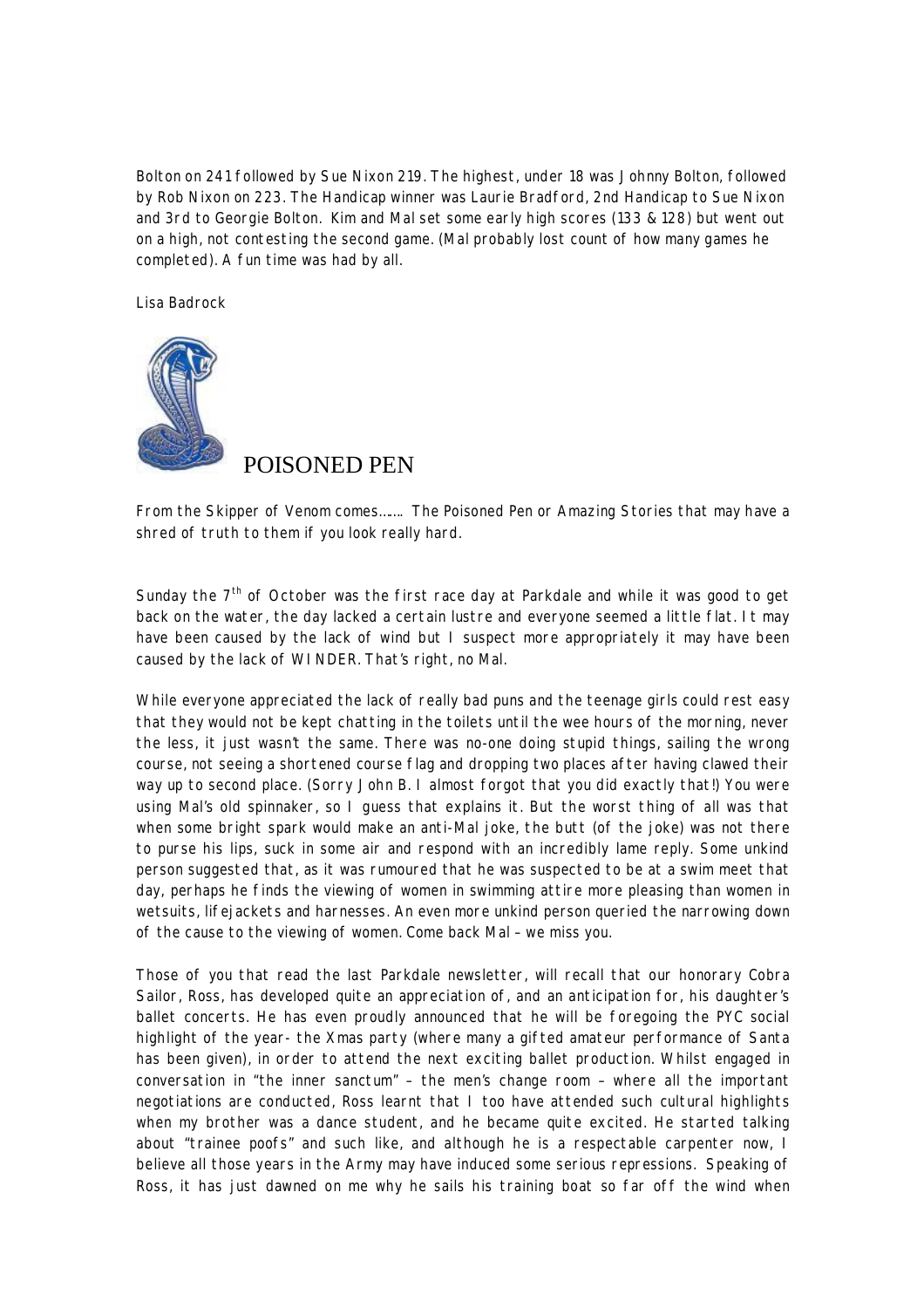beating to windward. He wants to ensure that he does not interfere with the serious racers! It could also be that he does not want his ears – culturally attuned to the pleasures of classical ballet music – to be tainted by the sounds that emanate from boats that have mainsheet blocks tangle whilst tacking – particularly those with red lettering.

#### LATE BREAKING NEWS!

Ross will be ecstatic. The club may be acquiring a midweek ballet school!

John O's crew, Heather, obviously could not stand the excitement of the conditions during the first race and left him to cope by himself during the second. Apparently on the water she talks a lot and John, after having had Jennifer and Kim as crew, in the words of Richard Stubbs, "Testify Brother, I feel your Pain".

Laurie's crew Sam is doing well, despite the fact that he was a little un-nerved when he saw the 1ft chop when he first arrived in the morning. "I've never sailed in waves that big" he said. Sam comes from Sugarloaf.

Something I couldn't quite work out. ¾ of the Badrock family were seen getting changed before the race together in the boat shed., not the change rooms. Were they planning tactics, admiring the view or cross-dressing?

Wes and Mandy are going unnaturally quick. I think we will have to nobble them. Perhaps get Heather or Kim to give Mandy some talking lessons!

On one leg of the course, Stan managed to cover twice as much ground as 3 spinnaker driven boats. We may have to nobble him as well. Get David G back on board. Just kidding David!

Trivia Quiz: Which Lisa was seen filling out what looked like a protest form BEFORE the race? Hint: she was using crayons.

Well that's all from me, unless the Editor's computer is still MALfunctioning after next week's race when I am sure lots of other Cobra sailors will want to come down so they can misbehave and get their name in print.

Colin Orchard

# WHERE'S WALLY? (I MEAN COLIN?)

Colin was taking Kim out for sailing lessons, he, he, he. Anyhow, I'm not sure if he told Kim to go left or right but they certainly went right upside down or was that left upside down? Colin being astute as he is brushed the incident aside and quickly turned the situation around to say, "that this was part of the learning process on how to sail a Cobra"? It's a shame he wasn't as quick getting the boat up because guess who just happened to be on the rescue boat with a camera? Kim said that it's the first time she has heard Colin swear on the boat, but I guess he can be forgiven because technically he wasn't really on the boat he was under it, mmm?